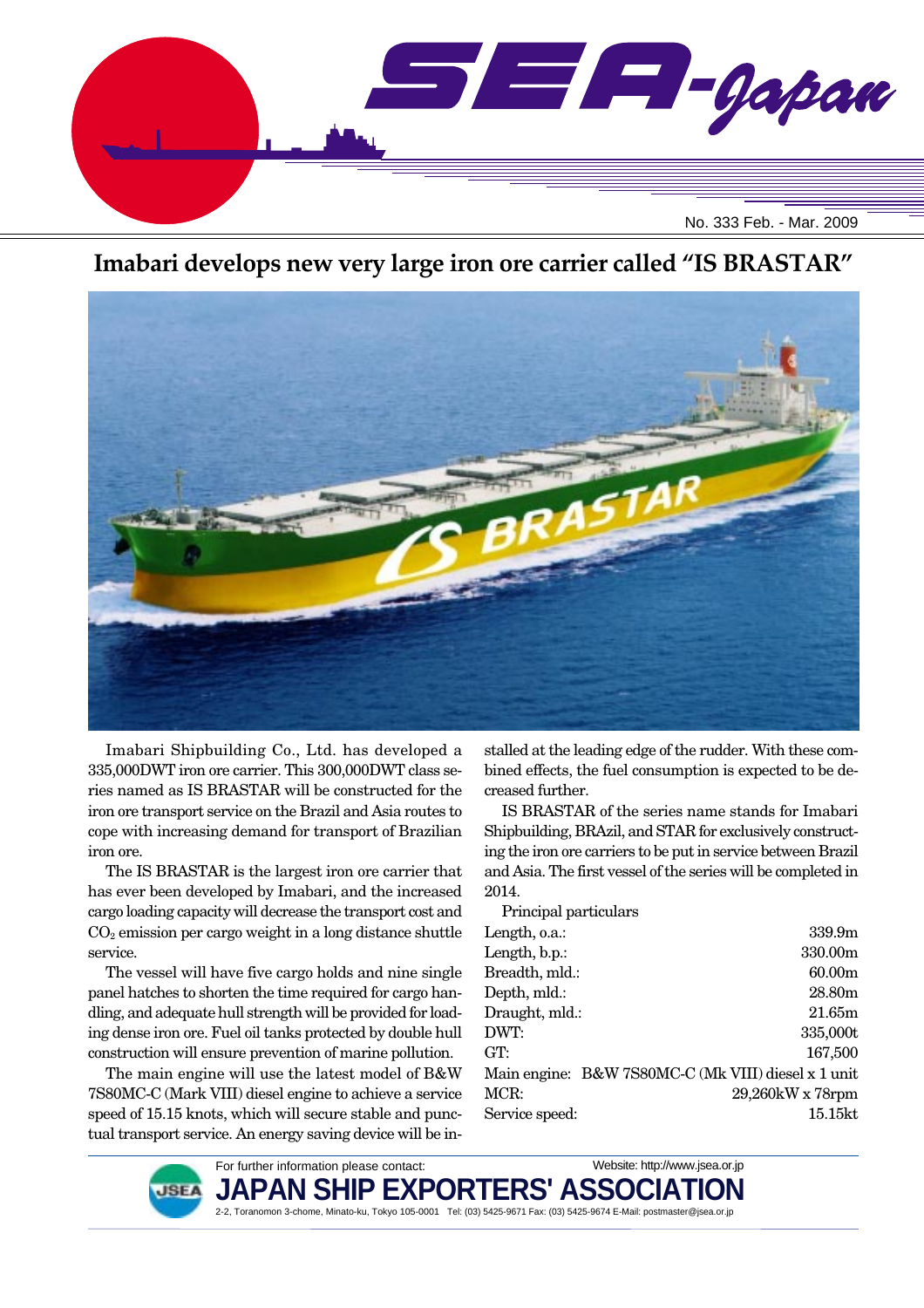#### MHI Completes membrane type LNG carrier SERI BALHAF

Mitsubishi Heavy Industries, Ltd. (MHI) has completed construction of the SERI BALHAF (HN: 2223), a No. 96 Membrane type LNG carrier with a tank capacity of 157,720m<sup>3</sup>, and delivered the vessel to MISC Berhad at the Nagasaki Shipyard & Machinery Works on Jan. 1, 2009.

The main propulsion system of the vessel uses electric propulsion motors with the Dual Fuel Engine (DFE) plant system, which has better fuel oil efficiency.

High propulsive performance is achieved with the refined hull form using CFD (Computational Fluid Dynamics) and optimum dimension for the membrane tank system.

The distributed control system is provided to allow monitoring and control of the principal machinery and the

## Mitsui move to temporary office

Mitsui Engineering & Shipbuilding Co., Ltd. will temporarily move its Head Office to the new address given below. Rebuilding of the present office building will be completed by the spring of 2012. The move to the temporary office will begin in mid-February and end in mid-March this year. New Address 3-16, Nihonbashi 1-chome, Chuoku, Tokyo 103-8263 Phone: 03-5202-3147 FAX: 03-5202-3064



Temporary office



equipment of the engine and cargo handling areas at the centralized control room for easy operation.

The LNG tanks utilize the GTT No.96E 2F membrane tank system.

Principal particulars:

| Length (o.a.):     | 294.6m            |
|--------------------|-------------------|
| Length $(b.p.):$   | 281.6m            |
| Breadth:           | 46.5m             |
| Depth:             | 25.8 <sub>m</sub> |
| Draught, designed: | 11.15m            |
|                    |                   |

| Gross tonnage:                       | 107,633            |
|--------------------------------------|--------------------|
| Cargo tank capacity:                 | $157,720m^3$       |
| Main generator engine:               | Dual fuel          |
| engines 11,400kW x 3 units and       |                    |
|                                      | 5,700kW x 1 unit   |
| Main engine: Propulsion motors $x 2$ |                    |
|                                      | units              |
| <b>Propulsion Output:</b>            | 24,750kW x         |
|                                      | 78rpm              |
| Speed, service:                      | 19.5 <sub>kt</sub> |
| Classification:                      |                    |

## Kanda Completes Ferry, QUEEN CORAL PLUS

Kanda Shipbuilding Co., Ltd. completed construction of QUEEN CORAL PLUS, a passenger/car ferry of 6,000GT, for the co-owners, Japan Railway Construction, Transport and Technology Agency (JRTT) and Marix Line Co., Ltd. of Kagoshima, Japan, on November 27, 2008. The ship is the replacement for the QUEEN CORAL (built in 1993).

The new ferry entered service between Kagoshima and Okinawa on Dec. 3, 2008. The PLUS of the new ship name stands for "Pleasant, Luxury, and Utility Ship," and the ship is classed as the barrier-free type.

The QUEEN CORAL PLUS measures 143.3m in length and 21.6m in breadth. Two 9,000ps main engines

can achieve a service speed of 21.4 knots. The ship can accommodate 470 (maximum 800) passengers and carry 26 12m trucks, 44 passenger cars, and 246 containers (238 10ft and eight 20ft containers).

Principal particulars Owner: JRTT/Marix Line Co., Ltd. Builder: Kanda Shipbuilding Co., Ltd. Hull No.: 498 Ship type: Passenger/car ferry L (o.a.) x B x D x d: 143.30m x 21.60m x 7.65m x 6.25m DWT/GT: 3,537t/ 5,910 Main engine: JFE 12PC2-6V diesel x 2 units Speed, service: 21.4kt Classification: JG Completion: Nov. 27, 2008

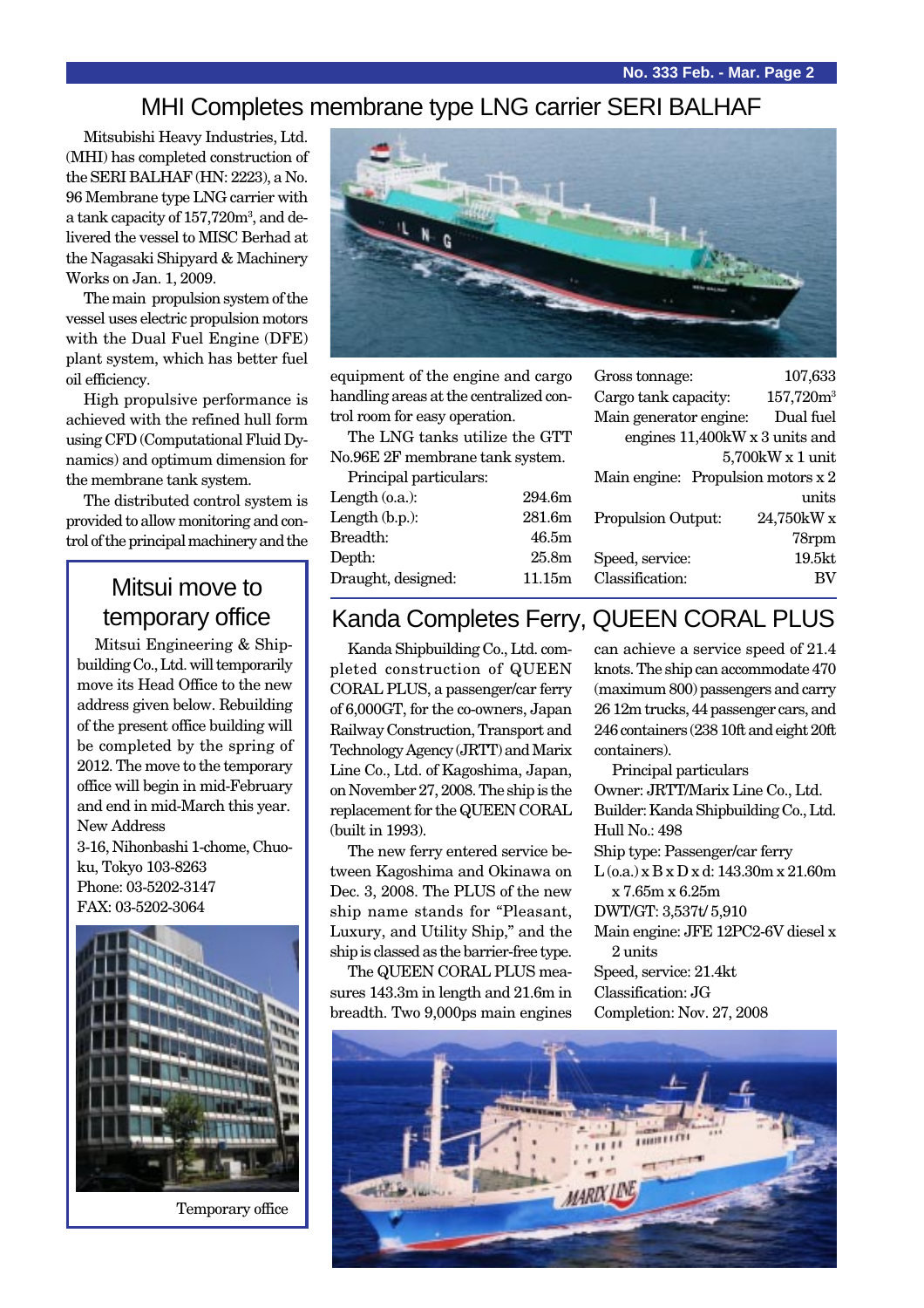#### Naikai Zosen Completes Car Carrier, JUPITER LEADER

Naikai Zosen Corporation completed construction of the JUPITER LEADER (HN: 722), a 44,412GT car carrier, for River Spring Corporation at the Setoda Works on Nov. 28, 2008. The vessel has a capacity of 4,300 vehicles.

The JUPITER LEADER is the rollon/roll-off type and can carry passenger cars, trucks, buses, and heavy duty vehicles simultaneously on the multideck system.

The upper accommodation hold consists of eight decks including the boarding deck, and the lower hold below the boarding deck has three decks. Two of these are liftable decks to cope with tall vehicles. The Nos. 5 and 7 decks can accommodate heavy vehicles including construction machinery like truck cranes.

The shore ramp doors are installed at the midship and stern of the boarding deck starboard side, and hold



ramps are provided for drive through access to the accommodation bay. The vessel is equipped with a bow thruster for easier berthing and unberthing.

The fuel oil tanks are protected by double-hull construction, ensuring marine pollution prevention.

| Principal particulars                 |                   |
|---------------------------------------|-------------------|
| Length $(0.a.)$ :                     | $83.00 \text{ m}$ |
| Length $(b.p.):$                      | 170.00m           |
| Breadth, mld.:                        | 30.20m            |
| Depth: 28.80m at upper deck, 14.40m   |                   |
|                                       | at boarding deck  |
| Draught, designed:                    | $7.70 \text{ m}$  |
| GT:                                   | 44,412            |
| DWT:                                  | 12,889t           |
| Loading capacity: 4,300 units (passen |                   |
|                                       | ger cars)         |
| Complement:                           | 25                |
| Main engine: MAN B&W 6S60MC-C         |                   |
|                                       | diesel x 1 unit   |
| MCR:                                  | 11,620kW          |
| Speed, service:                       | abt. 20.0kt       |
| Classification:                       | NK                |
| Completion:                           | Nov.22, 2008      |
|                                       |                   |

## Kawasaki completes LNG carrier, KAKUREI MARU

Kawasaki Shipbuilding Corporation delivered the 2,500m<sup>3</sup> capacity LNG carrier, KAKUREI MARU (HN: 1596), to its owner Tsurumi Sunmarine Co., Ltd. on Nov. 27, 2008. The vessel is the fourth of this class constructed by Kawasaki.

The vessel is the pressure build-up type coastal LNG carrier type developed by Kawasaki for convenient short distance transport.

The LNG carrier has two cylindrical LNG cargo tanks of the pressure build-up type (total containment capacity: 2,500m3 ). These two tanks are contained in two separate cargo holds with the heat insulation system installed. This allows free contraction of the tanks independently from the ship structures.

Pressure build-up tank construction has sufficient capacity to accumulate the pressure of the boil-off gas (BOG), and no leakage of BOG occurs from the tanks.

Cargo tank compartments employ double hull construction for both shipside and bottom, ensuring safety measures against an accident such as collision or stranding. The tank covers are used to shield the LNG tank tops and shut out external heat.

The carrier is equipped with a main diesel engine because BOG treatment (use as fuel for main marine boiler) is unnecessary.

Principal particulars Length (o.a.): 86.29m

| Length $(b.p.):$     | 80.30m                            |
|----------------------|-----------------------------------|
| Breadth, mld.:       | 15.10m                            |
| Depth, mld.:         | 7.00 <sub>m</sub>                 |
| Draught, mld.:       | 4.30m                             |
| GT:                  | 2,952t                            |
| DWT:                 | 1,801t                            |
| Cargo capacity:      | $2,512m^3$                        |
|                      | Main engine: Hanshin Diesel LH38L |
|                      | diesel x 1 unit                   |
| MCR:                 | 2,059kW x 240rpm                  |
| Speed, service: abt. | 13.0kt                            |
| Complement:          | 14                                |
| Classification:      | NΚ                                |
|                      |                                   |

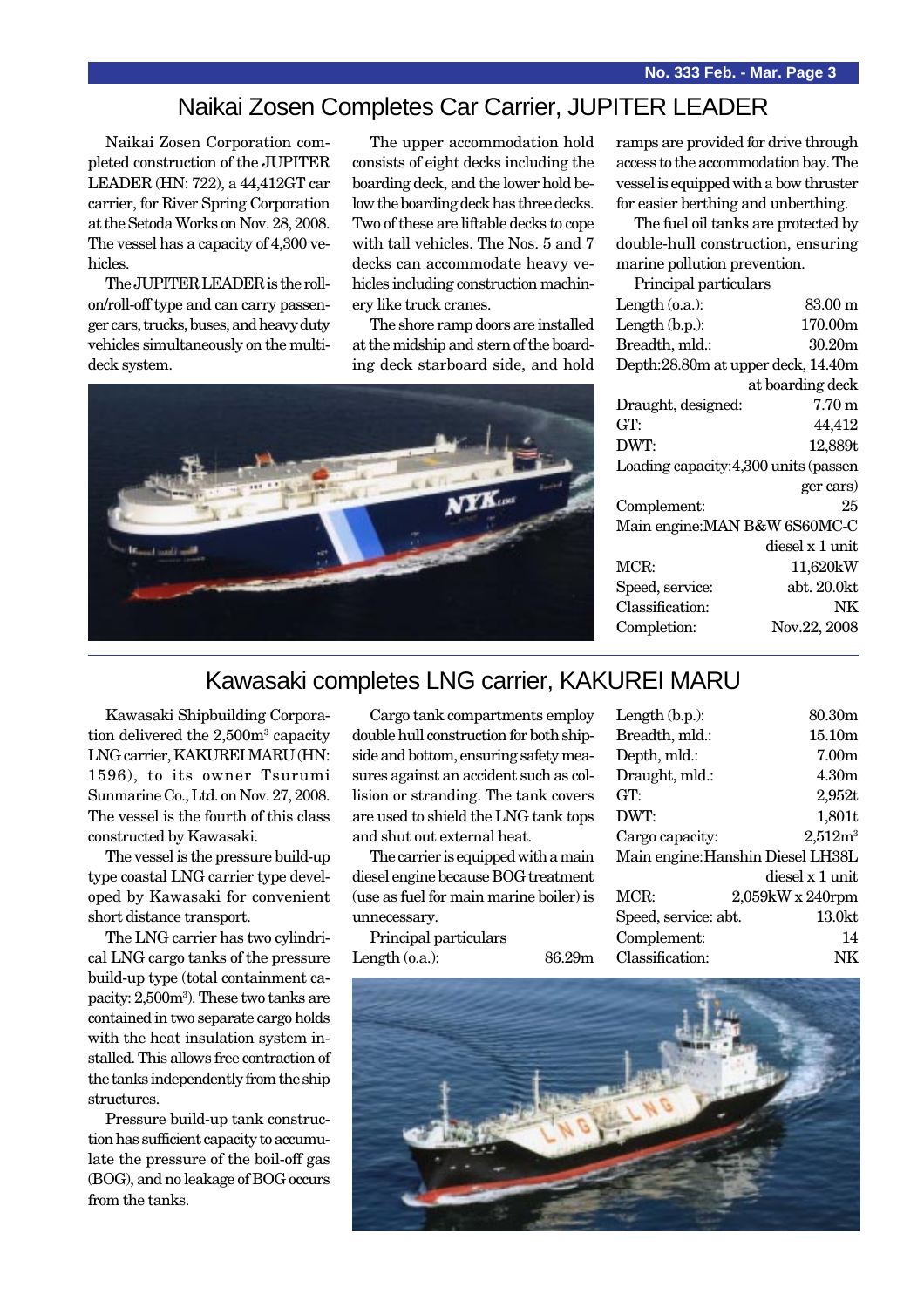#### MES delivers Panamax bulk carrier MV MEDI SALERNO **2nd ship over 80,000DWT with 225m length**

Mitsui Engineering & Shipbuilding Co., Ltd. (MES) completed and delivered 81,000DWT bulk carrier MV MEDI SALERNO (HN: 1688) at its Tamano Works to Clio Marine Inc., Liberia, on Nov. 28, 2008.

This is the second ship of MES's new design series of 81,000DWT with overall length of 225m, the same length as the 75,000DWT Panamax carrier, which had been built until 2002. This ship length is accommo-

dated by the maximum length of grain terminal berths in Japan allowing a cargo hold capacity of 96,000m3 .

The ship has improved hull form for superior propulsive performance and is equipped with the MIPB-Wing (Mitsui Integrated Propeller Boss with Wing) to achieve excellent fuel oil savings. The navigational speed is increased to 15 knots, and this makes ship operation more flexible. The main engine is the Mitsui-MAN B&W



6S60MC-C type that satisfies IMO exhaust gas standards, and achieves fuel oil savings by introducing derating to enable the optimum operation at the most appropriate output.

Other measures taken for environmental protection include ballast water exchange possible during navigation for preservation of ocean environment and adoption of generator engines that satisfy IMO environmental standards.

| Principal Particulars    |                    |  |
|--------------------------|--------------------|--|
| Length, o.a.:            | 225.00 m           |  |
| Length, b.p.:            | $221.50 \text{ m}$ |  |
| Breadth, mld.:           | $32.25 \text{ m}$  |  |
| Depth, mld.:             | $19.90 \text{ m}$  |  |
| Draught, mld.:           | 14.35 m            |  |
| GT:                      | 43,408             |  |
| DWT:                     | 81,702t            |  |
| Main engine:             | Mitsui-MAN B&W     |  |
| 6S60MC-C diesel x 1 unit |                    |  |
| MCR:                     | 12,100kW x 94rpm   |  |
| Speed, service:          | 15.0 <sub>kt</sub> |  |
| Complement:              | 25 persons         |  |
| Classification:          | NΚ                 |  |
| Delivery:                | Nov. 28, 2008      |  |
|                          |                    |  |

### Universal Shipbuilding Corporation completes Suezmax tanker, TANGO

Universal Shipbuilding Corporation delivered the Suezmax Tanker, TANGO, to PINE MARITIME COR-PORATION at the Tsu shipyard on May 30, 2008. The vessel is designed to transport crude oil.

The vessel is proud of her large deadweight at shallow draft corresponding to cargo oil tank capacity and good flexibility for port restrictions.

The vessel is also designed to achieve safe, economical and environment-friendly transportation of crude oil. The sophisticated hull form and Surf-Bulb (Rudder Fin with Bulb) enable very high energy saving. The main engine and generator engine satisfy the IMO environmental requirements and the vapour emission control system meeting USCG's regulation is installed. In addition, the vessel has Green passport and LRS EP notations.

The vessel has three cargo pumps, and Auto Eductor Stripping System is provided for easy cargo handling. The cargo heating system is also provided in cargo oil tanks to transport various kinds of crude oil.

Principal particulars

 $L$  (o.a.) x  $L$  (b.p.) x  $B$  x  $D$  x d: 274.3m x 263m x 48m x 22.4m x 16m DWT/GT: 149,993MT/78,809 Loading Capacity: 170,046m3 Main engine: Sulzer 6RTA72 x 1 unit Speed: 16.3kt Complement: 31 Classification: LR Completion: May 30, 2008

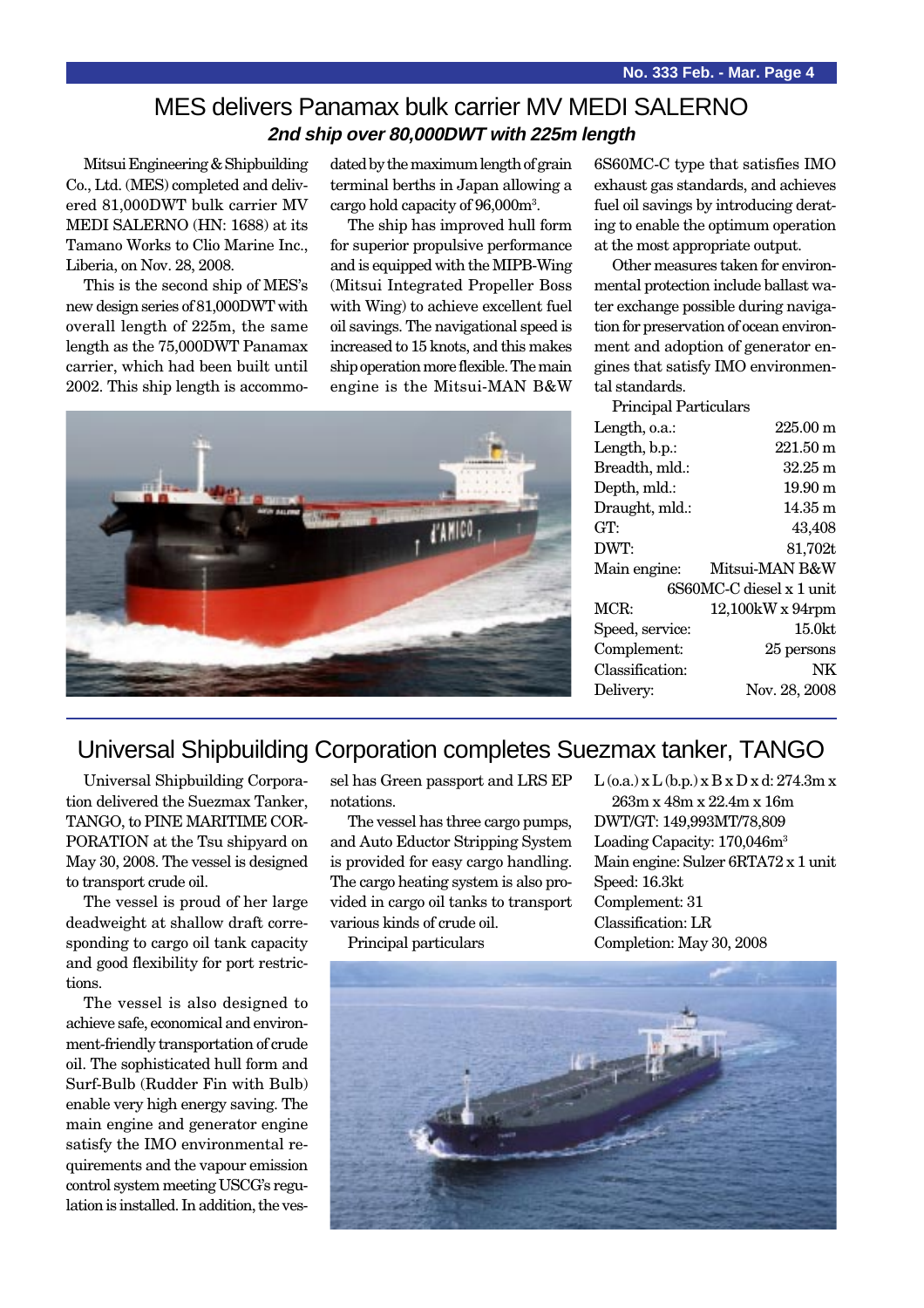# Hakodate completes log/bulk carrier for SILVER STAR SHIP LINE, S.A.

The Hakodate Dock Co., Ltd. completed and delivered the 32,162 DWT log/bulk carrier, ORIENT DREAM (HN: 828), to Silver Star Ship Line, S.A. in November 2008. The vessel is the 27th Super Handy 32 type bulk carrier.

The Super Handy 32 type bulk carrier is an intermediate size between handy size and Handymax size designed to have especially shallow draft and wide breadth compared with other ships and remains sufficiently stable without any ballast water in the tanks during full loading of logs.

The ship dimensions and hull design permit calling at various ports, and this leads to economical ship operation. The Nos. 2, 3, and 4 cargo holds have topside tanks and double



hull structure. The Nos. 1 and 5 cargo holds have topside and lower tanks. The hatch covers except the No. 1 hatch are wider in size (19.55m x 19.60m) to facilitate loading and unloading.

The ship design has been upgraded compared with the previous type of 32,000DWT log/bulk carrier with adoption of high power main engine and bulbous stern for increased ship speed. The accommodation quarters are upgraded with modern facilities such as vacuum toilets.

Principal particulars:

 $L(o.a.)$  x  $L(p.p.)$  x  $B$  x  $D$  x  $d$ ; 175.53m x 167.00m x 29.40m x 13.70m x 9.640m

DWT/GT; 32,162t/19,828

Main engine; Mitsubishi 6UEC45LSE diesel x 1 unit

Output; 6,840kw(9,300PS) x 129r.p.m.

Complement; 24 Classification; NK

## Oshima delivers 106,000DWT bulker, KUMANO MARU

Oshima Shipbuilding Co., Ltd. delivered KUMANO MARU (HN: 10488), the 3rd vessel in the series of 106,000DWT type bulk carriers on Oct. 10, 2008 to Golden Helm Shipping Co., S.A. The vessel has the world's largest deadweight of 106,507t with shallow draft of 13.44m but wider beam of 43.0m.

For effective cargo loading/unloading, the vessel has wide hatch openings for the seven cargo holds, providing a large cargo loading capacity of 130,679t. The vessel has large ballast pumps (2,000 m3 /h x 2 units) for effective ballast operation, and two slop tanks to collect cleaning water for the holds and upper deck to prevent environmental pollution. Enhanced mooring equipment is employed for increased safety in mooring activity during rough weather in winter.

The vessel uses the Seaworthy Bow developed by Oshima, which demonstrates excellent seaworthiness, improving speed performance under rough sea weather conditions (about 5% power saving possible at the head sea compared with the ordinary bulbous bow). The optimized hull form and energy saving equipment can reduce fuel oil consumption.

Breadth, mld.: 43.00m

Principal Particulars Length (o.a.): 254.62m Length (b.p.): 249.62m

| Depth, mld.:                  | 19.39m                 |  |
|-------------------------------|------------------------|--|
| Summer draught, mld.:         | 13.44m                 |  |
| DWT:                          | 106,507MT              |  |
| GT:                           | 58,138                 |  |
| Loading capacity:             | $130,648m^3$           |  |
| Main engine: Kawasaki MAN B&W |                        |  |
| 6S60MC diesel x 1 unit        |                        |  |
| MCR:                          | 16,680 PS at 105.0 rpm |  |
| Speed, service:               | 14.30kt                |  |
| Classification:               | NΚ                     |  |
| Completion:                   | Oct. 10, 2008          |  |